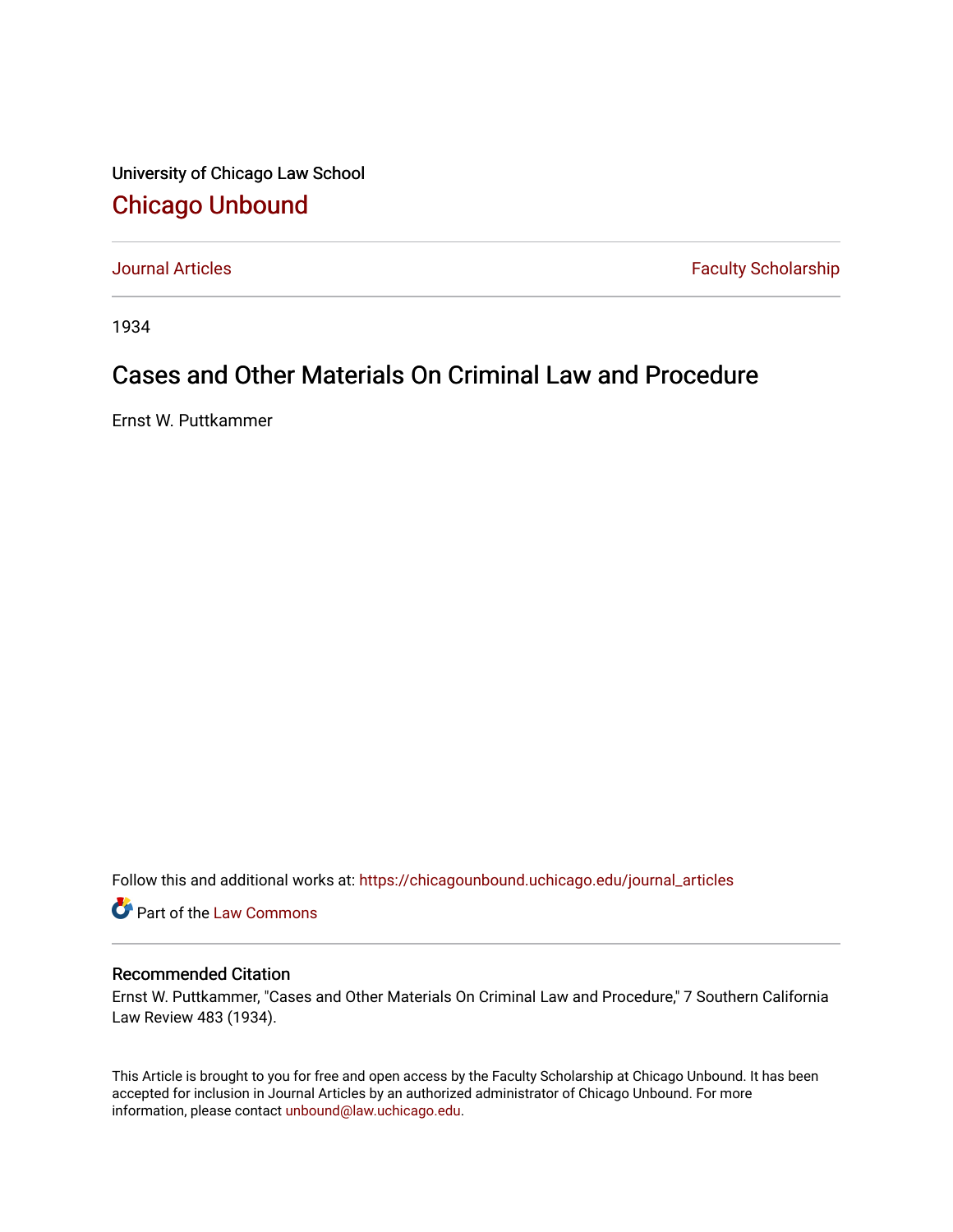## BOOK REVIEWS

## *The Automobile Compensation Plan.* **By** Patterson H. French. New York, Columbia University Press, **1933. pp. 262. \$3.50.**

Readers of this review will recall a study of *The Indigent Motorist and the Constitution.1* In that study, was included a brief consideration of the proposal that the principles of Workmen's Compensation legislation be extended to include cases arising out of the operation of automobiles.<sup>2</sup> The present volume is an elaboration of the ideas there set forth, together with a presentation of relevant fact data.

It is shown that in the State of New York, outside of New York County, **88** per cent. of all negligence cases, and **59** per cent. of all law cases, arise out of the use of automobiles. 3 In New York County, the corresponding figures are **57** per, cent and **35** per cent., respectively.4 Many problems of detail which would arise in connection with the operation of a compensation plan covering such cases are considered. 5 Constitutional aspects of the proposal that such a plan be established are considered<sup>6</sup> and it is examined from the standpoint of administrative law.<sup>7</sup> A seven-page bibliography is appended.8 The entire presentation of the subject is excellent.

The two purposes to be accomplished **by** such an administrative handling of automobile accident cases are: the relief of court congestion, and more helpful compensation of the injured parties. 9 The former could be secured **by** other, means with less violence to established principles and methods of procedure. It is hard to see how the latter can be accomplished as completely in any other way.

Here is a problem which should receive the most careful consideration of the legal profession, both from the standpoint of the public welfare and in relation to its practical effects upon the extent of the practice now enjoyed **by** the members of the profession. **A** reading of the present volume **will** convince most lay readers that these controversies should be removed from the judicial .into the administrative field. We have here another illustration of the truth that the legal profession suffers, and will suffer, more than any other class in the community from the inadequacies of our present system of the administration of justice. Being more responsible than any other class for the character of that system, this is as it should be. At any rate, the profession should devote its best thought to the present problem, or another, large portion of legal practice will be transferred to the constantly expanding field of bureaucratic administration. At the very least, improvements in the administration of justice will remove some of the force from certain of the arguments in favor, of the proposal.

**JOSEPH** M. **CORMACE.**

School of Law, University of Southern California.

*Cases and Other Materials on Criminal Law and Procedure.* **By** Albert **J.** Harno. Chicago, Callaghan and Company, **1933. pp.** lviii, **952. \$5.50.**

A case-book on criminal law compiled **by** so able and experienced a writer as Dean Harno will be expected to set a high mark of excellence, and the users of

<sup>&</sup>lt;sup>1</sup>O'Keeffe, The Indigent Motorist and the Constitution, 4 SOUTHERN CALIFORNIA LAW REmw, **253 (1931).** <sup>2</sup>

<sup>&</sup>lt;sup>20</sup>Xeeffe, The Indigent Motorist and the Constitution, 4 SOUTHERN CALIFORNIA LAW<br>REVIEW, 253, 261-262 (1931). 3P.27. **4P.27.** 5Pp.40-82,112-202.<br><sup>4</sup>Pp.83-111. *7Pp.203-248.* 8Pp.249-256. 9P.5 **8.27. 8. sp. 49.27. 8. sp. 40-82, 112-202.**<br>**8. sp. 249-256. 8. sp. 3.**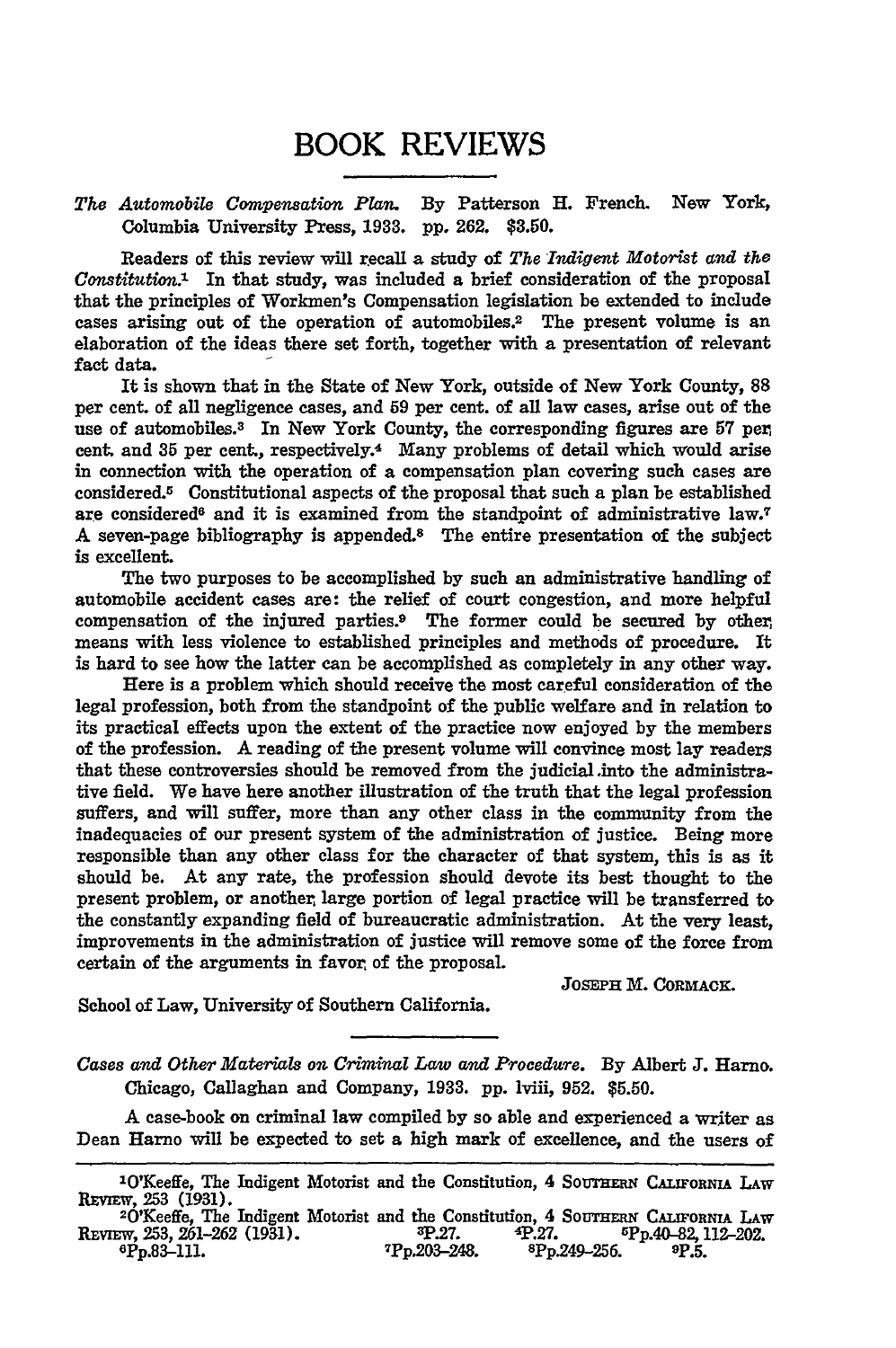this book probably will not find this expectation disappointed. Not only is able judgment shown in the choice of cases; the non-case material, of which there is a fair amount, is admirably selected to aid in developing an intelligent appreciation of the law. The balance kept between the case and the non-case material also seems to the reviewer a very satisfactory one.

In view of the general agreement, these many years, that adequate teaching calls for constant stressing of particular crimes-constant examination of each point in the light of the particular offense then and there involved--with "general principles," floating vaguely among all crimes, reduced to a minimum, it is a strange thing that case-books on the subject have continued largely to deal with it from the old standpoint-many general doctrines, applicable, seemingly, to all crimes alike, with the minimum of space finally devoted to particular offenses and their individual peculiarities. Dean Harno, however, has gone over wholeheartedly to the "new" approach in this matter. Barring some hundred and forty pages at the beginning and a chapter on procedure at the end, nearly his whole book deals with specific offenses, instead of with the "general principles" that theoretically apply to every situation and specifically seem **never** quite to fit. In fact, one feels that he has gone almost too far in this suppression of "general" sections. For example, there are some defenses based on the defendant's capacity that are much the same in their problems and solutions regardless of the offense to which they are raised. Insanity is such a one. The author confines his insanity cases to the chapter on homicide. True, the defense is most likely to be raised in a murder or manslaughter case, but that seems hardly reason enough to limit its treatment to these crimes. Shall the whole matter again be dealt with in larceny, where there is a defense of kleptomania? And is this dividing it up according to the situation in which the mental disorder happens to have manifested itself the sort of approach that modern psychiatry is showing to be the wise one? Intoxication, too, is confined to homicide, but infancy gets separate treatment in a section of its own. As to the criminal capacity of corporations, this is tucked away in larceny, yet the problem may be raised in many other, crimes and should be decided on the basis of arguments of expediency having little or nothing to do with the particular charge that gives rise to the problem.

On the other hand, to break up such a subject as consent and to assign the cases to their particular crimes, as larceny, rape, et cetera, is all to the good. The problems raised in the different offenses are themselves so different that only confusion results from treating them as one.

In view of all this it is puzzling that Mr. Harno has continued to treat the negligence cases as a unit. What relationship is there between the question whether a negligent blow is a battery and whether, a negligent killing is murder or manslaughter? Still more puzzling is the author's following the orthodox practice in lumping with the negligence cases the cases showing when omission (viz., a failure to act) is equivalent to an act. Negligence deals with the mental part of the crime. Is the person who has brought about a harmful result equipped also with a sufficiently blameworthy mental state where he has failed to think (or realize) those things that society expects him to realize? Omission on the contrary concerns the act part. When is there a duty to act, such that as a result non-action will be the equivalent of action? Such non-action may be intentional or it may be negligent, just as affirmative action may be either intentional or negligent. The reviewer never, has been able to understand the apparently uniform practice of combining these unrelated topics of negligence and omission to act.

Some minor inquiries suggest themselves. **Why** does an intent case begin the cases on assault (with the act cases following), when the opposite, usual, order